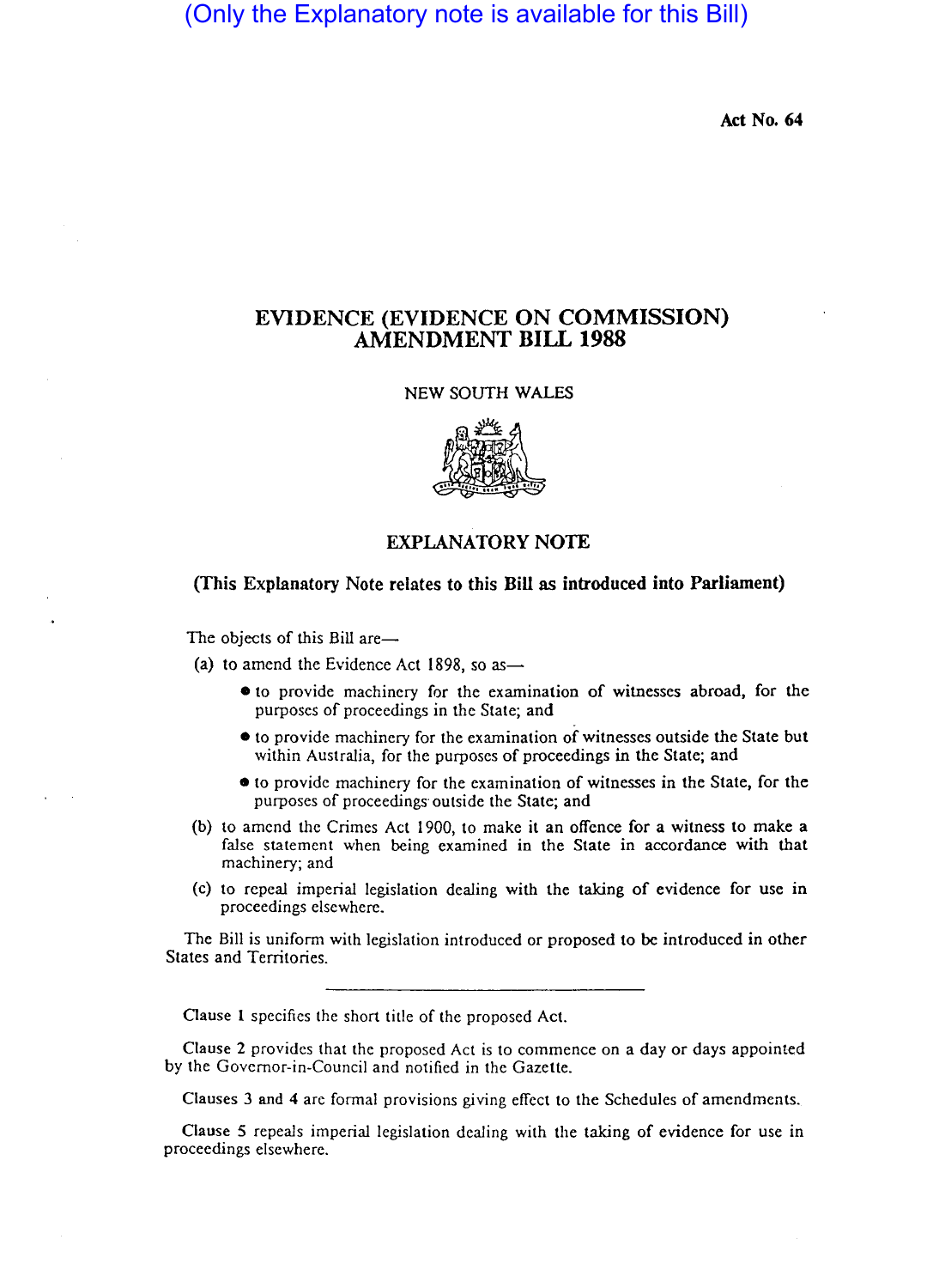*Evidence (Evidence on Commission) Amendment 1988* 

### SCHEDULE 1-AMENDMENT OF EVIDENCE ACT 1898

Schedule I (I) substitutes section I, for the purpose of removing the material showing how the Act is divided into Parts. Current practice is for details of the arrangement of an Act to be comprehensively set out in the Table of Provisions.

Schedule 1 (2) inserts three new Parts into the Act, as follows:

## Part 7-Examination of Witnesses Abroad

The provisions of this Part (proposed sections 64-69) provide machinery for the examination of witnesses abroad, for the purposes of non-federal proceedings in the State.

These provisions are modelled on Part IIIB of the Evidence Act 1905 of the Commonwealth, as inserted by the Evidence Amendment Act 1985 No. 198. Part IIIB of that Act provides machinery for the examination of witnesses abroad, for the purposes of federal proceedings.

Proposed section 64 contains definitions used in the Part.

Proposed section 65 provides machinery for the Supreme Court to make orders for the examination of witnesses abroad for the purposes of civil or criminal proceedings in the Supreme Court. For this purpose, the Supreme Court is defined as that Court except when exercising federal jurisdiction.

Proposed section 66 provides similar machinery for the Supreme Court to make orders for the examination of witnesses abroad for the purposes of civil or criminal proceedings in other courts of the State (except when exercising federal jurisdiction).

Proposed section 67 states that the Part does not affect the discretion of a court in criminal proceedings to exclude illegally obtained evidence or evidence that would operate unfairly.

Proposed section 68 makes it clear that the provisions of the Part are additional to any other method of examining a witness.

Proposed section 69 authorises the making of regulations and rules of court for the purposes of the Part.

#### Part 8-Examination of Witnesses outside the State but within Australia

The provisions of this Part (proposed sections 70-76) provide machinery for the examination of witnesses outside the State but within Australia, for the purposes of nonfederal proceedings in the State.

These provisions are modelled on those contained in the proposed Part 7, with suitable :nodifications.

Proposed section 70 provides that the Part does not apply to examinations outside Australia (proposed Part 7 provides for such examinations).

igroposed sections 71–76 correspond to proposed sections 64–69.

#### Part 9-Taking of Evidence for Foreign and Australian Courts

The provisions of this Part (proposed sections 77-82) provide machinery for the examination of witnesses in the State, for the purposes of proceedings outside the State.

The Part is modelled on model provisions proposed by the Commonwealth Secretariat (in the United Kingdom) for adoption in Commonwealth jurisdictions, in connection with the Hague Convention on the Taking of Evidence Abroad.